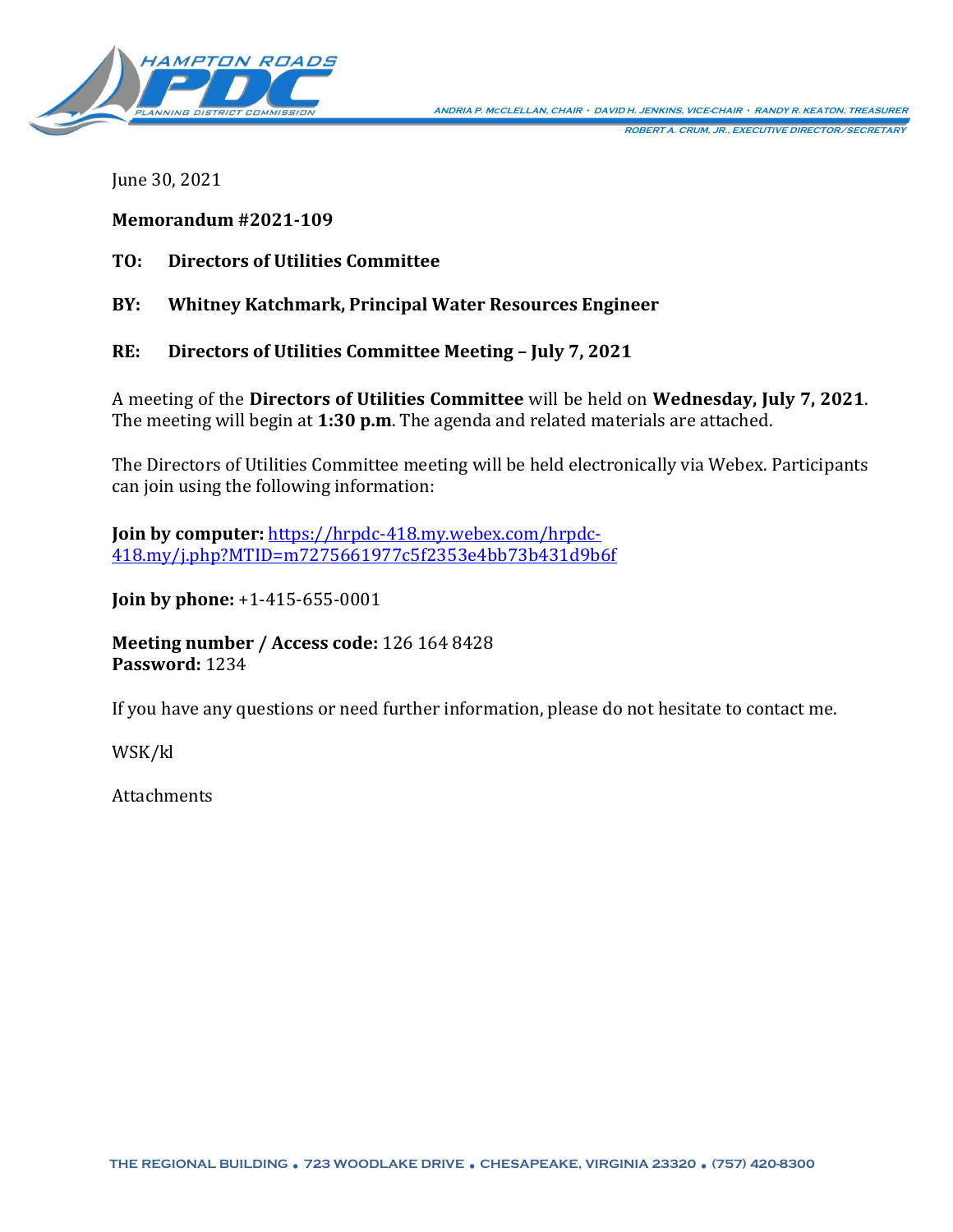#### **Directors of Utilities Committee:**

David Jurgens, CH Russell Pace, FR J. Chris Dawson, GL Jason Mitchell, HA Edward G. Henifin, HRSD Donald Jennings, IW Doug Powell, JCSA Frank James, NN Yann A. Le Gouellec, NN

#### **Directors of Utilities Copy:**

Erin Trimyer, CH Stephen Watson, FR Barry Dobbins, HA Danny Poe, JCSA Stephanie Luton, JCSA Alan Benthall, NN Kate Bernatitus, NN Bud Curtis, NN Joseph Durant, NN Ron Harris, NN Sue Houser, NN Sherry Wright, NN James J. Young, NN

#### **HRPDC Staff:**

Robert Crum Keith Cannady Whitney Katchmark

Robert Carteris, NO Rick Underhill, PO Chad Krejcarek, PQ David Howell, SH Jack Reed, SM Paul Retel, SU Bob Montague, VB Daniel G. Clayton III, WM Brian K. Woodward, YK

Shannon White, NO Garrett Feagans, PQ Dennis Beale, SH Amanda Smith, SH Jeff Smith, SM Jessie Snead, SM Marilyn Crane, VB Kenneth Sims, WN Joe Sisler, YK Phil Hubbard, HRSD David Fauber, Cape Charles Richard Stahr, Brown and Caldwell

Katie Cullipher Rebekah Eastep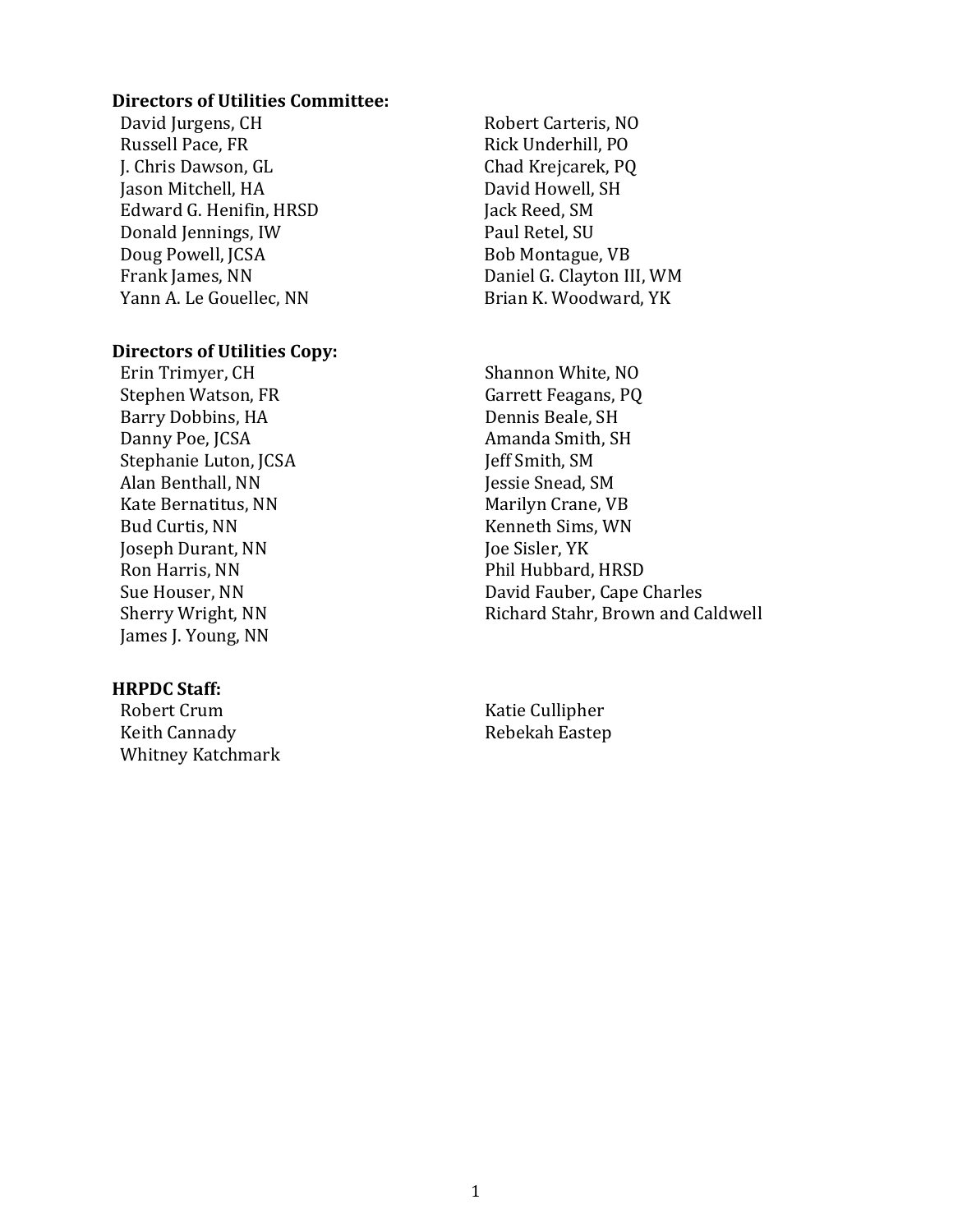### **MEETING OF DIRECTORS OF UTILITIES COMMITTEE AGENDA July 7, 2021 1:30 PM**

## **1. Summary of the June 2, 2021 Meeting of the Directors of Utilities Committee**

The summary of the June 2, 2021 meeting of the Directors of Utilities Committee is attached.

Attachment 1: June 2, 2021 Meeting Summary

## **2. FOG Memorandum of Agreement**

At the last meeting, the committee discussed the Fats, Oils and Grease MOA. We will discuss next steps. Specifically, we will consider whether the MOA is effective without approval from all localities and the need for a revised MOA.

Attachment 2: FOG MOA

## **3. HRSD Shellfish Closure Fund**

HRSD has established a fund to address claims related to shellfish harvesting closures. Attached is the summary of the HRSD Commission agenda item. Ted Henifin will brief the committee on this new fund and next steps.

Attachment 3: HRSD Fund

## **4. Legislative Agenda Items**

HRPDC has started working on potential regional legislative items. The committee is encouraged to bring up issues for discussion and consider if you want HRPDC to develop and advocate for legislation or ony include a position statement to support other advocacy efforts from groups like MissionH2O or new Virginia Municipal Drinking Water Association.

Few ideas mentioned at Groundwater Advisory Committee:

- Funding to address affordability challenges of connecting properties to water and sewer utilities.
- Creating state policy to require utility connections.
- Funding or program to test water quality of private wells to increase awareness of contaminants such as PFAS that aren't addressed by health department requirements.
- Funding or guidance for long-term PFAS monitoring for waterworks.